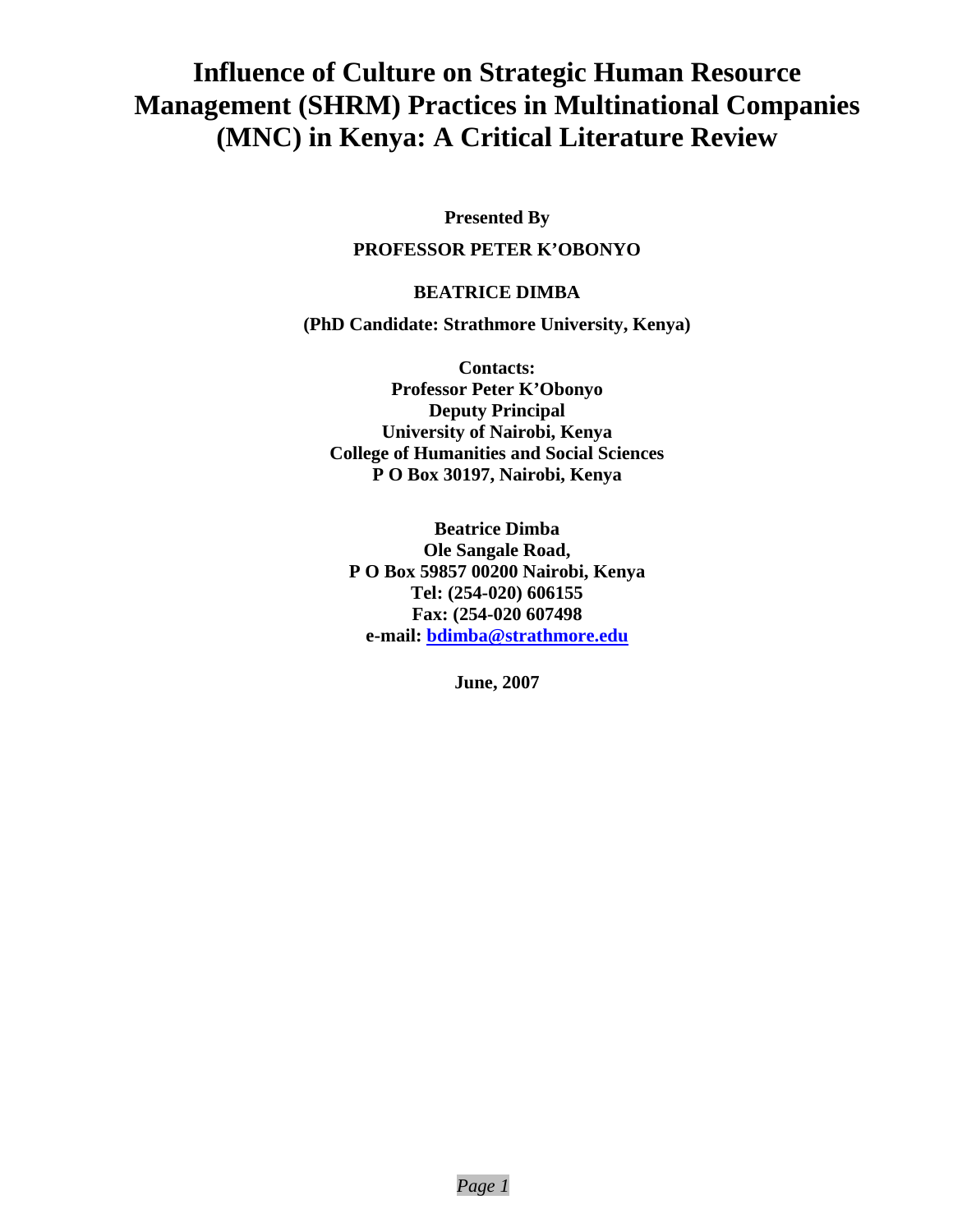**Abstract**: Extant theories of strategic human resource management (SHRM) practices and cultures have generally adopted on the one hand the assumption that organizations develop a culture of their own that is distinct from the national and industry contexts in which the organization is embedded, thus ignoring the potential impact of external environmental factors on organizational culture. On the other hand, some researchers and scholars have questioned the validity and reliability of national culture-SHRM practices research.

The current paper explores the employee cultural values in the Kenyan multinational companies (MNCs) and the influence of culture on SHRM practices. Hofstede's cultural dimensions of collectivism, power distance, uncertainty avoidance, and femininity are applied. These value dimensions reflect human thinking, and feelings of people, which pose basic problems that any society has to cope with but for which solutions differ.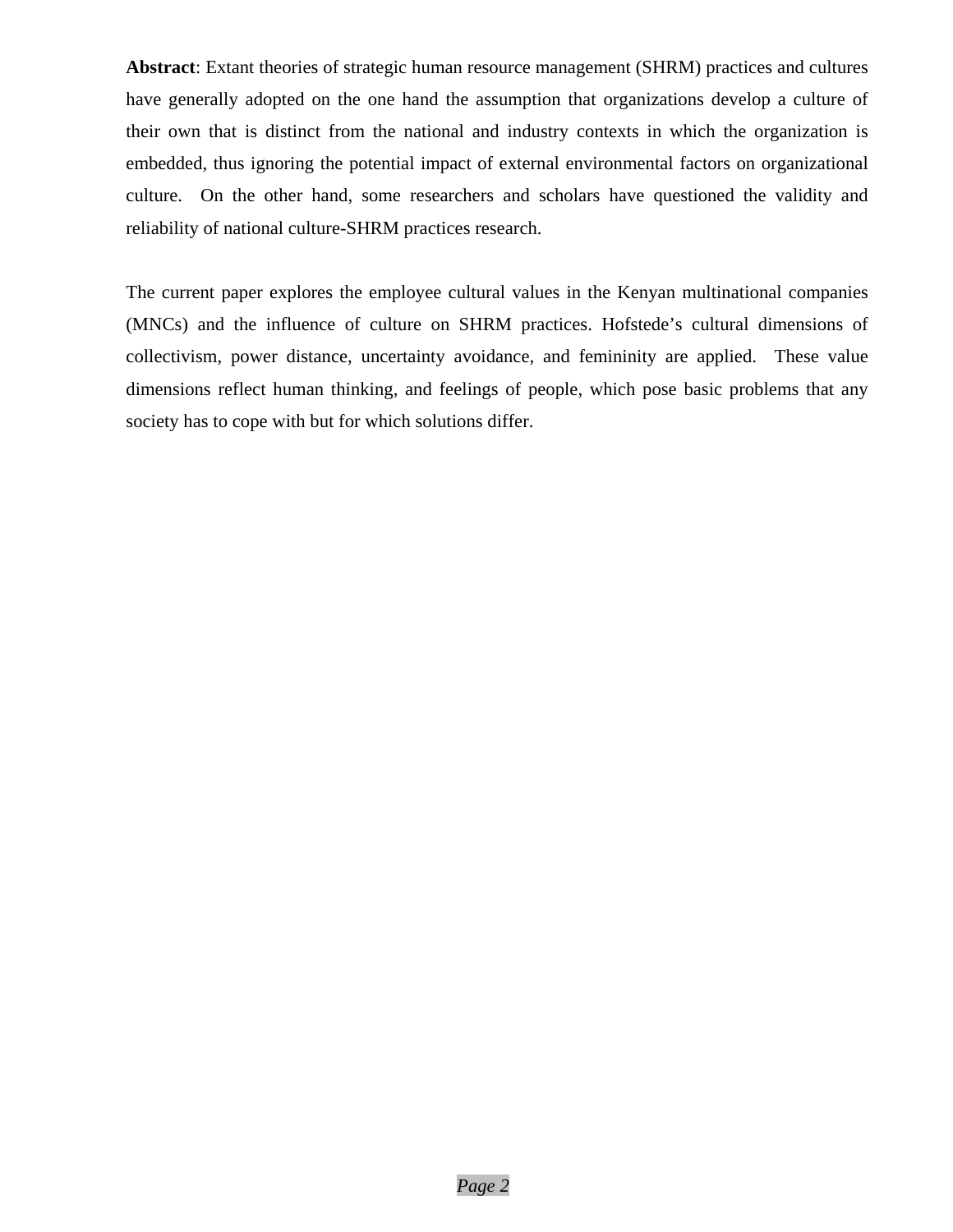# **Definition of Terms**

## *Strategic human resource management (SHRM)*

Strategic human resource management involves the development of a consistent, aligned collection of practices, programs (strategies), and policies to facilitate the achievement of the organization's strategic objectives (Mello, 2002).

# *Strategic human resource management practices*

SHRM practices are those decisions and actions which concern the management of employees at all levels in the business, and which are related to the implementation of strategies directed towards sustaining competitive advantage (Miller 1987). Therefore organizations develop a culture of work practices. Examples of SHRM practices are recruitment practices, staff appraisal systems, remuneration systems, and work flexibility arrangements.

# *National Culture*

These are values, beliefs, and assumptions learned in early childhood that distinguishes people in one society from those in another (Beck and Moore, 1995; Hofstede, 1991).

## *Cultural Value Dimensions*

Empirically determined main criteria by which the national cultures differ. There are four such criteria, which are labeled by Hofstede (1980) as dimensions; these are Power Distance, Uncertainty Avoidance, Individualism-Collectivism, and Masculinity-Femininity.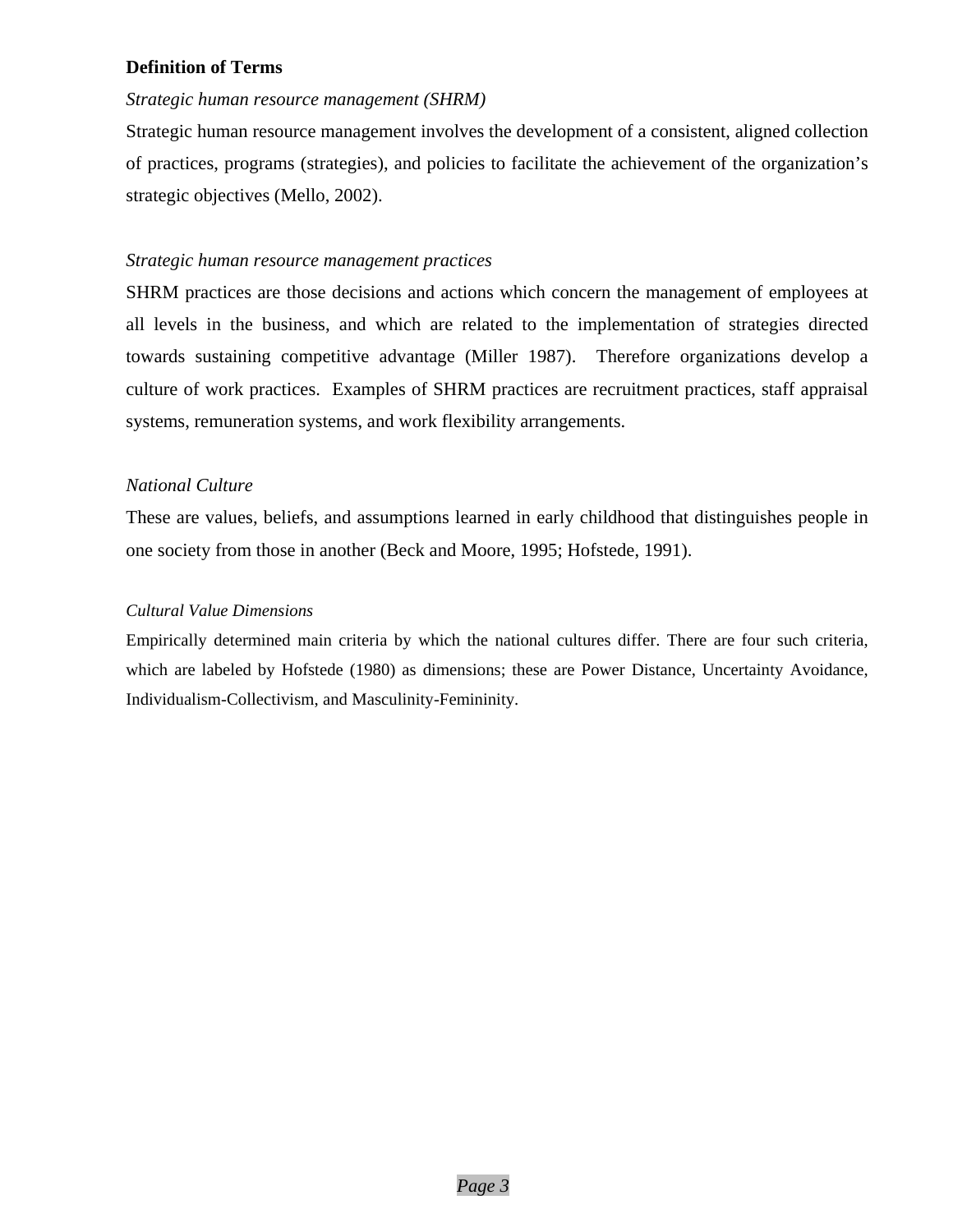#### **OVERVIEW**

Of all the factors affecting strategic human resource management (SHRM) perhaps none is more potent than the national culture. This is because the values underlying human resource management (HRM) are not based on individual country's values. As Kanungo (1995, p. 11) pointed out:

"…because many of our human resource management tools have been developed primarily within a context of economically developed nations, most have never been appropriate for use in developing countries. Traditional US-based HRM theories, in particular,with their lack of contextual embeddedness, their strong individualistic orientation, and their emphasis on freewill… mismatch what is most salient about the nature of work and human systems in developing countries".

Aycan et al (2000) contend that because of the increasing demands of the globalized and liberalized business environment, both researchers and practitioners have started paying more attention to the study of culture as an explanatory variable. The researchers have also come to realize that the uncritical adaptation of SHRM practices and techniques evolved in the context of Western cultural values may not be effective in other socio-cultural environments.

Extant literature (Gelfand, 2000) reckons that managers in organizations are recognizing that it is impossible to maintain parochial views while doing business across cultures. Cultural knowledge and a global focus are crucial to survive, and to thrive, within today's business environment. However, the same literature does not give a global focus that is commensurate with the global reality of business. Discussion and empirical assessment of culture and human resource management practices (Aycan, et al, 2000) has been focused on specific developed countries and developing countries have been given little attention (Nyambegera et al, 2000). The current paper intends to analyze the employee cultural values in Kenyan multinational companies (MNCs) and the influence of culture on SHRM practices. Hofstede's (1980) cultural dimensions of collectivism/individualism, power distance, uncertainty avoidance, and femininity/masculinity will be applied.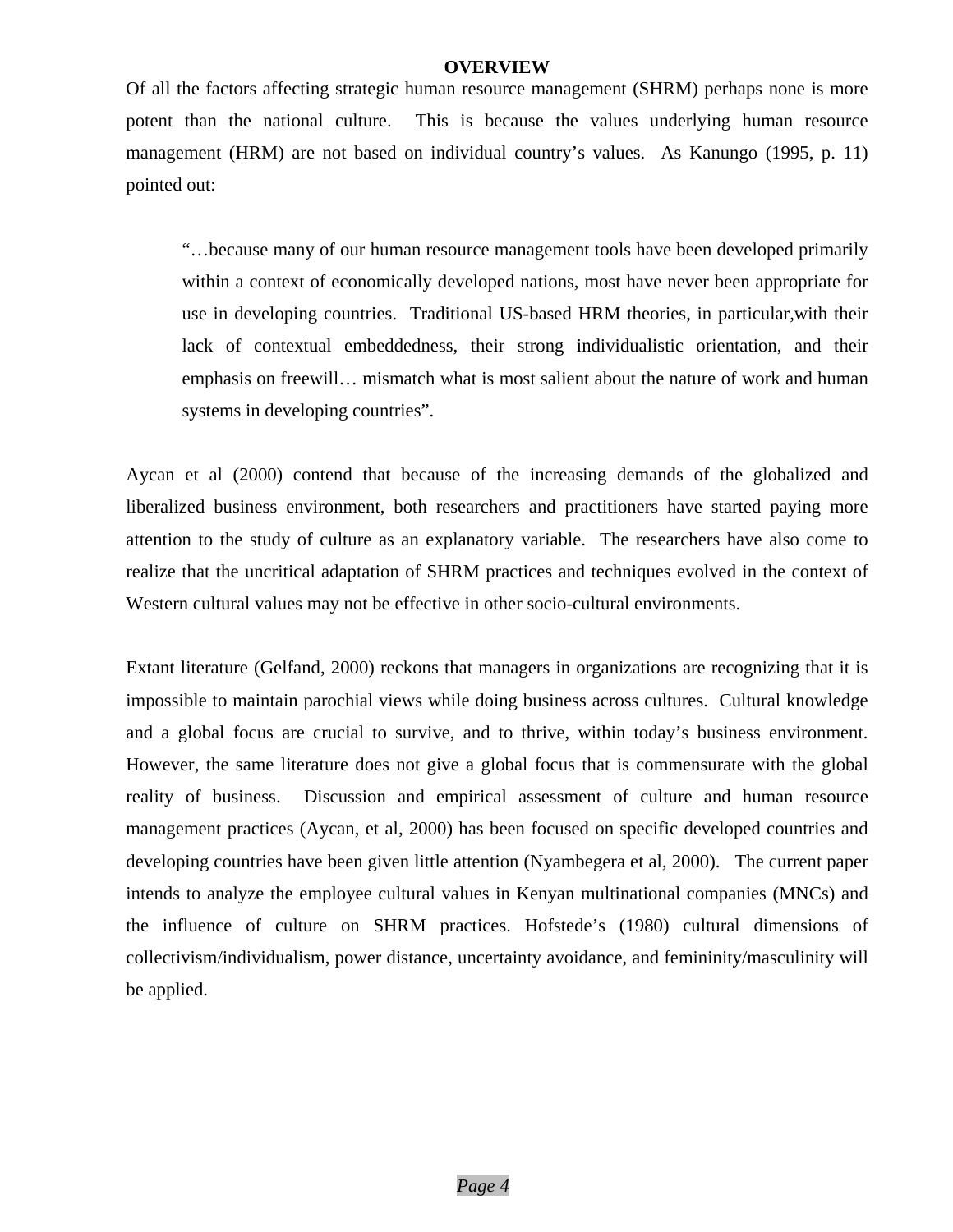## **The Concept of Culture**

To understand the implications of cultures within an organization it is important to understand the basic concept of culture:

"…the core of culture is composed of explicit and tacit assumptions or understandings commonly held by a group of people; a particular configuration of assumptions/understandings is distinctive to the group; these assumptions/understandings serve as guides to acceptable and unacceptable perceptions, thoughts, feelings and behaviors; they are learned and passed to new members of the group through social interaction; culture is dynamic – it changes over time" (Milliken and Martins, 1989).

The implication of this definition is that culture is a collective social phenomenon (Milliken and Martins, 1989). For instance management communicates organizational work culture through practices of recruitment, staff appraisals, remuneration and flexible work arrangements. All these practices are aspects of social interactions. Organizational culture can, therefore, be created, rather than just inherited by employees. Once in existence, it subtly influences perception, thought, action, and feeling of the employees in ways that are consistent with their cultural reality. It guides the selection, interpretation, and communication of information in ways that are meaningful to the employees. To understand organizational culture, one must understand the basic assumptions of the employees, namely, their national cultural values and beliefs. Culture is not a characteristic of individuals; it encompasses a number of people who were conditioned by the same education and life experience.

Hence culture of a group refers to the collective mental programming that these people have in common; the programming that is different from that of other groups or nations. Culture in this sense of collective mental programming, is often difficult to change. This is so because it is shared by a number of people, and because it has become crystallized in the institutions these people have built together. Hofstede (1980) reckons that most countries' inhabitants share a national character that is more clearly apparent to foreigners than to the nationals themselves.

Consequently whereas typically, cross-national comparative research has asked "When, and under what conditions do certain cultural identities become salient and more relevant than others?" and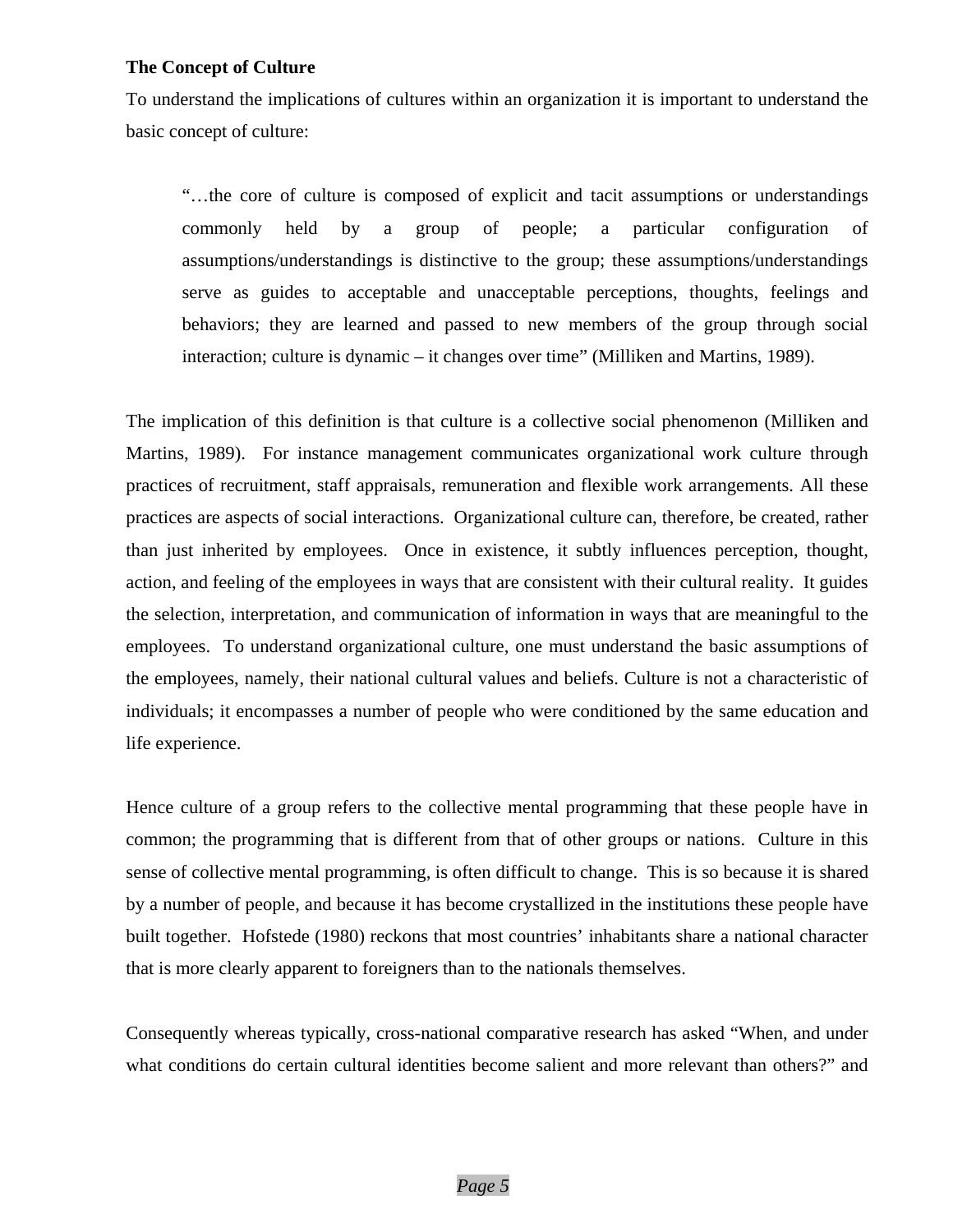"How do various cultures interact?" (Dahler-Larsen, and Hernes 1997), it may be more meaningful to ask questions such as:

"How do national cultural values affect SHRM practices in less developed African countries?"

#### **THE THEORETICAL BACKGROUND**

Research (Sonja and Phillips, 2004) assumes that managers in today's multicultural global business community frequently encounter cultural differences, which can interfere with management practices in organizations. In comparing cultures of different countries, cross-cultural researchers have concentrated effort on an examination of a set of cultural value dimensions developed by Hofstede. Dominant value systems of different countries can be ordered along Hofstede's set of cultural value dimensions (Hofstede, 1980; Hofstede and Bond, 1988). People's Dominant value systems have been crystallized in the institutions these people have built together: their family structures, educational structures, religious organizations, associations, forms of government, work organizations, law, literature, settlement patterns, and buildings. All of these reflect common beliefs that derive from the common culture. Whereas the value systems affect human thinking, feeling, action, and the behavior of organizations and institutions in predictable ways, the value dimensions reflect basic problems that any society has to cope with but for which solutions differ from country to country (Hofstede, 1983).

Shackleton and Ali (1990) and Chow et al (1991) support the application of Hofstede's (1980) cultural value dimensions because Hofstede's empirical results have been replicated at the national level in fifty countries and three regions. On the other hand, unlike Hofstede's approach, Kluckhohn and Strodtbeck (1961) value orientations' approach does not aggregate work preference across a range of discrete psychological variables (attitudes, work values, sources of satisfaction). Hence, Kluckhohn and Strodtbeck's approach is suitable for a study examining job involvement as an outcome but not appropriate for studies examining work involvement (Nyambegera et al, 2001). Job involvement is a specific belief regarding an individual worker's identification with his or her current job. Work involvement is a construct, which relates to all employees' views of work, as it should be or organizational performance. Therefore Hofstede's approach as opposed to Kluckhohn and Strodtbeck's value orientations approach is more suitable for this paper, which is examining the relationship between culture and strategic human resource management practices and consequently on work involvement. Triandis (1982) also argues that Hofstede's cultural framework has been accepted as important and reasonable for describing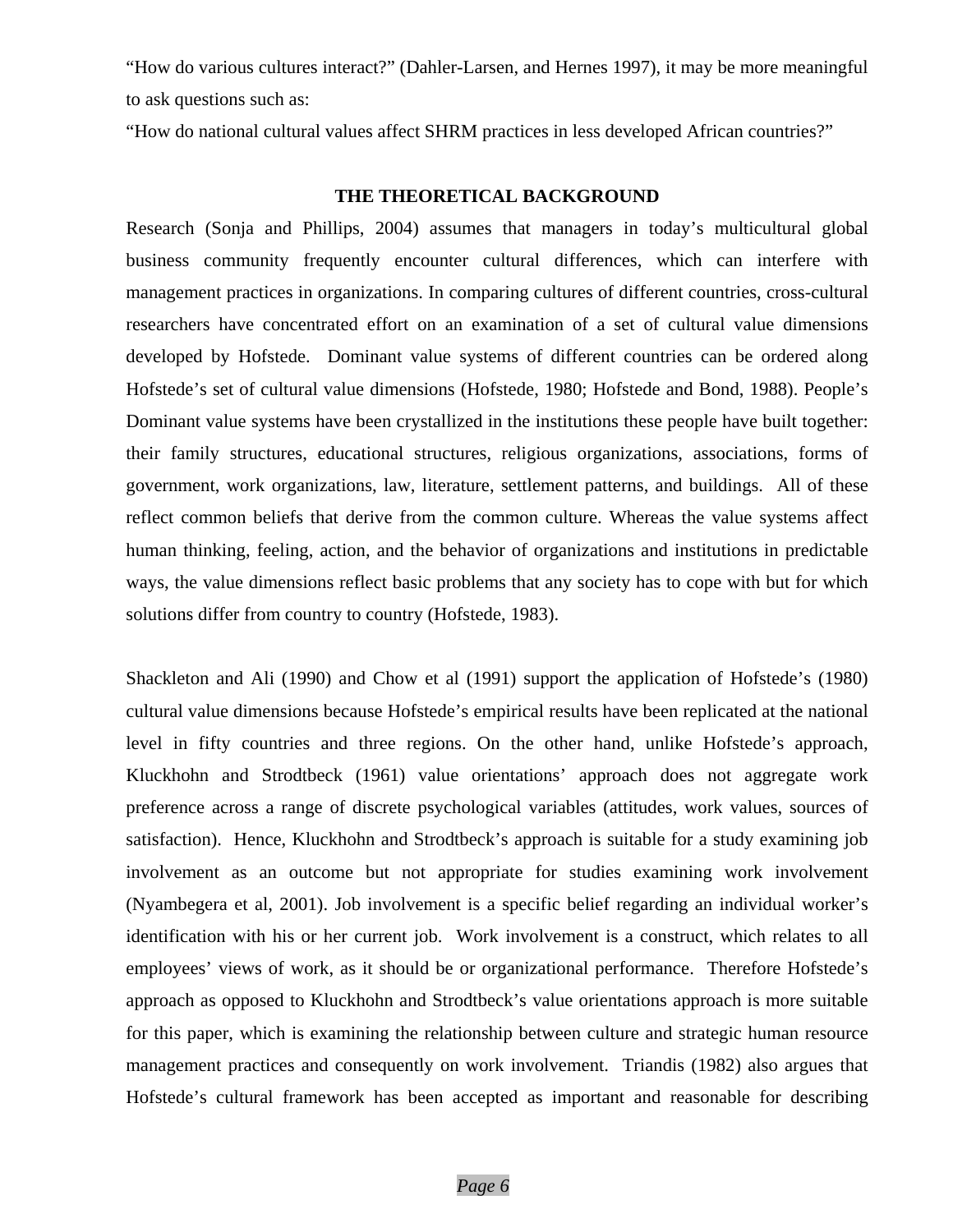differences among nations. However, little empirical research has used the Hofstede dimensions to investigate the effect of culture on SHRM practices, and hence on performance in different cultural groups (Sondergaard 1994). The cultural dimensions have been grouped into two categories, namely relations between people and motivational orientations **(**Hofstede**,** 2000).

## **Relations between people**

*Individualism, versus Collectivism.* This is the degree to which individuals are supposed to look after themselves or remain integrated into groups, usually around the family. Positioning itself between these poles is a very basic problem all societies face. Individualism and collectivism have been defined as follows:

"Individualism stands for a society in which the ties between individuals are loose: Everyone is expected to look after him/herself and her/his immediate family. Collectivism stands for a society in which people from birth onward are integrated into strong, cohesive in-groups, which throughout people's lifetime continue to protect them in exchange for unquestioning loyalty" (Hofstede, 2002, p 225).

National differences in Individualism are calculated using Individualism Index (IDV) (Hofstede, 1991, p. 53). The highest IDV scores were found in the United States, Australia, and Great Britain. The lowest IDV scores were found in Guatemala, Ecuador, Panama and East Africa.

## **Motivational orientation**

Societies choose ways to cope with the inherent uncertainty of living. In this category, Hofstede identifies three dimensions: *masculinity* versus *femininity*, amount of *uncertainty avoidance*, and *power distance*.

*Masculinity, versus Femininity***.** Refers to the distribution of emotional roles between the genders, which is another fundamental problem for any society. The duality of the sexes is a fundamental fact with which different societies cope in different ways. Surveys on the importance of work goals show that almost universally women attach more importance to social goals such as relationships, helping others, and the physical environment, and men attach more importance to ego goals such as careers and money (Hofstede, 1991). However, Hofstede's data revealed that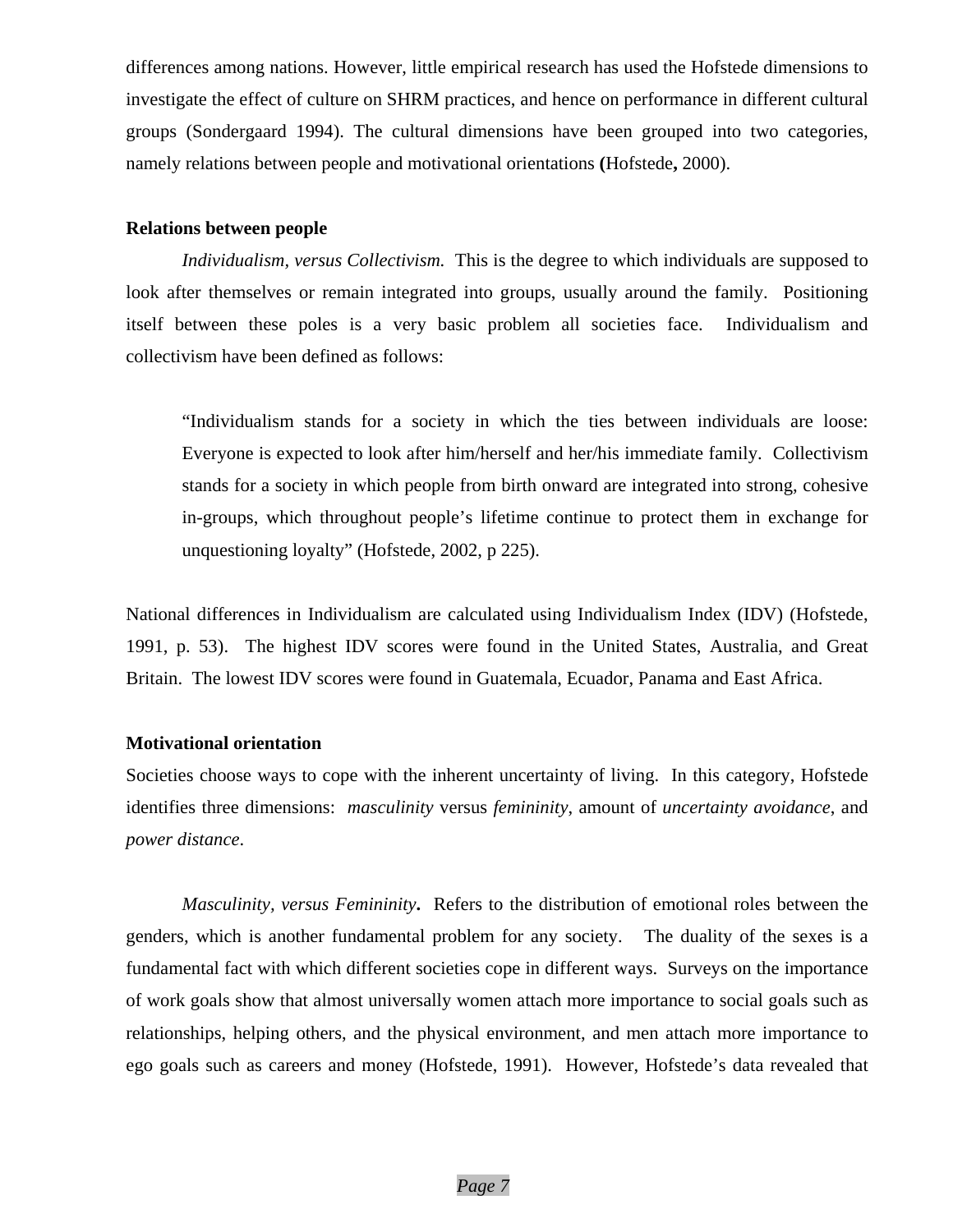the importance respondents attached to such "feminine" versus "masculine" work varied across countries as well as across occupations.

Consequently, masculinity stands for a society in which male gender roles are clearly distinct. Men are supposed to be assertive, tough, and focused on material success. Women are supposed to be more modest, tender, and concerned with the quality of life.

Femininity, on the other hand, stands for a society in which gender roles overlap. Both men and women are supposed to be modest, tender, and concerned with the quality of life. Because the respondents were mostly men, Hofstede suggested calling this dimension the Masculinity Index (MAS) (Hofstede, 1991, p. 84). The list of countries in order of MAS (high gender roles distinction at work) shows Japan at the top. German-speaking countries (Austria, Switzerland, and Germany) scored high; so did the Caribbean Latin American countries, Venezuela, Mexico, Colombia, and Italy. The Anglo countries (Ireland, Great Britain, South Africa, the United States, Australia, New Zealand, and Canada) all scored above average. Asian countries, other than Japan, were in the middle. The feminine side (low gender roles distinction at work) includes France, Spain, Salvador, and East Africa among others. At the extreme "feminine" pole were the Nordic countries including Sweden, Norway, and the Netherlands.

Low MAS countries are characterized by cooperation at work and a good relationship with the boss, belief in group decisions, promotion by merit, lower job stress, and preference for smaller companies. Challenge and recognition in jobs, belief in individual decisions, higher job stress, and preference for large corporations characterize high MAS countries.

Although Hofstede (1980) collected data from MNCs based in fifty countries and three regions, he did not include some regions, and countries of Central and Eastern Europe. However, his hypotheses, on countries that were left out, proved right when tested (Bollinger, 1994). For instance, research (Bollinger, 1994; Elenkov, 1998) supports Hofstede's predictions that Russian employees would be characterized by high power distance, high uncertainty avoidance, mediumrange individualism, and low masculinity.

*Uncertainty avoidance***.** Refers to the extent to which a culture programs its members to feel either uncomfortable or comfortable in unstructured situations. Unstructured situations are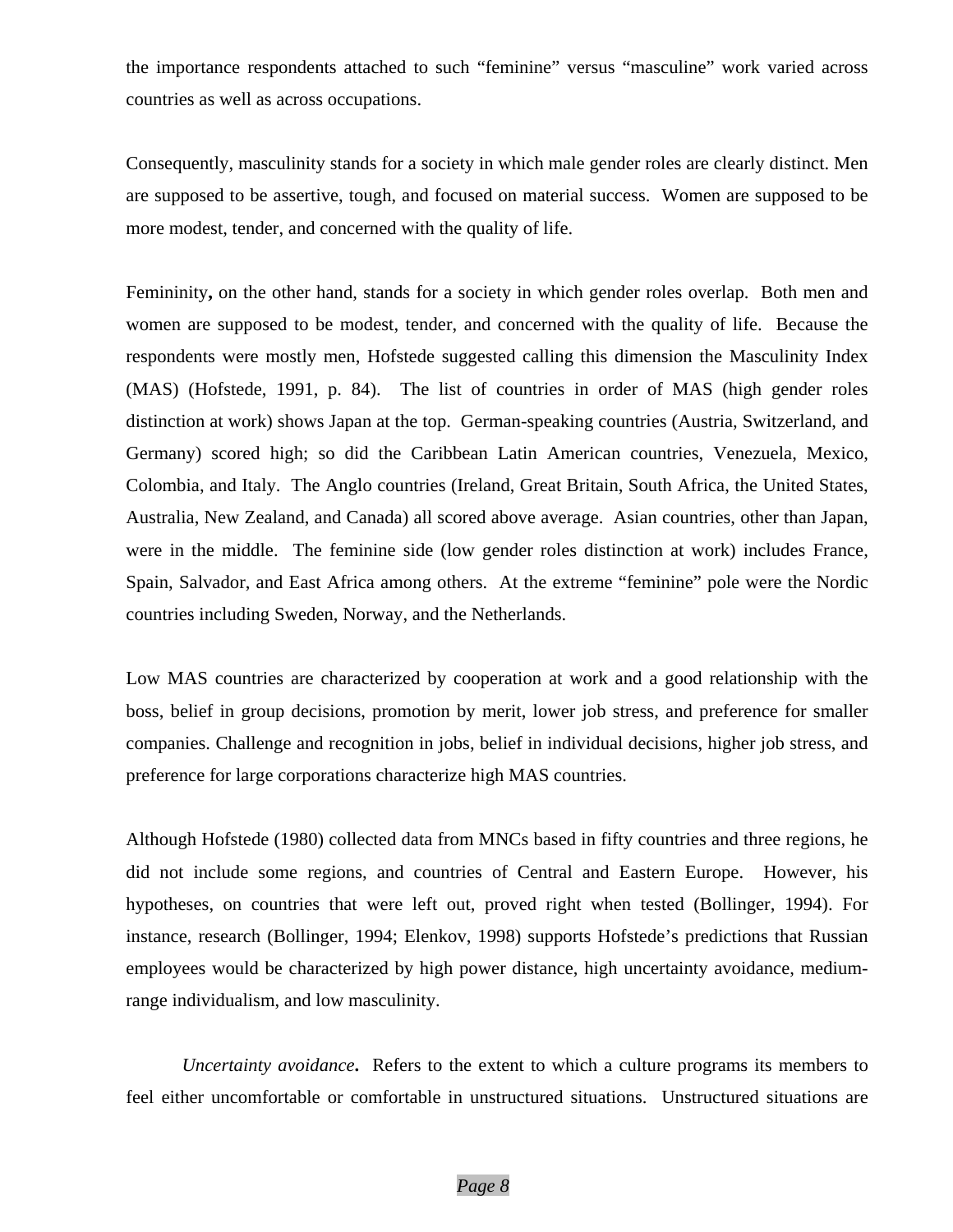novel, unknown, surprising, and different from usual. The basic problem involved is the degree to which a society tries to control the uncontrollable. The countries from Hofstede's study were each given a score on Uncertainty Avoidance Index (UAI) (Hofstede, 1991, p. 113). UAI was derived from country mean scores on questions dealing with rule orientation, employment stability, and stress. Hofstede's research has found UAI values for fifty countries and three regions. The countries rank from Greece, Portugal, Guatemala, and East Africa (highest UAI) to Singapore, Jamaica, and Denmark (lowest UAI).

*Power distance***.** This is the extent to which the less powerful members of organizations and institutions accept and expect that power is distributed unequally. The basic problem involved is the degree of human inequality that underlies the functioning of each particular society. In Hofstede's research, power distance is measured in a Power Distance Index (PDI) (Hofstede, 1991, p. 26). The values and attitudes found at the national level contrast "low-PDI countries" with "high-PDI countries", with some countries placed in between. High PDI countries include Malaysia, Guatemala, Panama, Mexico, and East Africa. Low PDI countries include the US, Austria, Sweden, and Denmark.

From these results, influence of culture on SHRM practices and work performance of organizations in Kenya, an East African country, is analyzed. First the implication of globalization of business is explained. Then, to understand the implications of diversity of cultures within an organization, basic concept of culture and effect of cultural values on SHRM practices are discussed.

#### **BUSINESS AND GLOBALIZATION**

Globalization of business implies that firms have created international, multinational or global companies (Hamel et al 1989). As a result, multinational companies (MNCs) now have the chance to stay competitive. However, the resultant workforces are diverse in interests, backgrounds, training, and nationalities (De la Torre, 1998). The mosaic of cultural diversity presents a major challenge both in global and domestic work settings, as there is growing recognition that the skills and core competencies required by the home company will also be required in the host company (Tung, 1997).

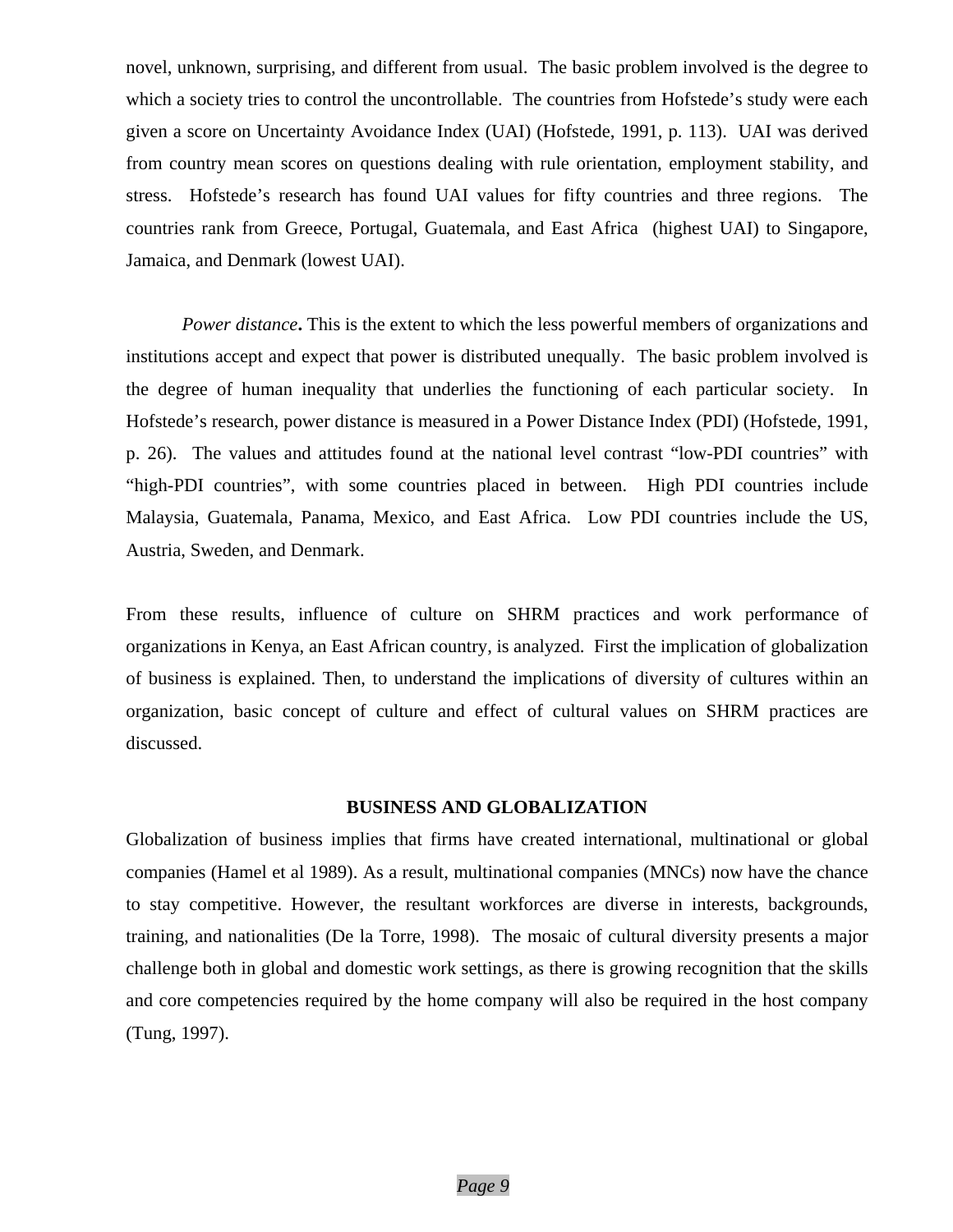The major differentiating factors between countries that have an impact on HRM are contextual. They include economic, political, legal and historical environments (Begin, 1992; Sundaran and Black, 1992), employee demographics and labor-market characteristics (Teagarden et al, 1992), socio-cultural characteristics of the workplace and society (Laurent, 1983; Kim, 1999). A number of researches on MNCs have indicated that among these elements culture has generated more interest in the field of comparative HRM because cultures are at the base of people's behaviors (Brewster and Hegewisch, 1994; Schuler et al., 1993). It is argued (Sonja and Phillips, 2004) that employees in an organization live within a larger complex society. Therefore, while members of a MNC may develop shared sets of assumptions within the organization setting that are special to that organization and which become that organization's culture, they also bring with them the various sets of assumptions they acquire outside of the organization in the form of national cultures. This theory is supported by Sondergaard (1994) who asserts that national cultures is the most widely cited feature of countries that creates pressures for decentralization in MNCs to operate effectively in a particular country.

Research suggests that different cultural identities and values may mediate the way in which employees within the companies perceive, value, and react to such things as SHRM practices and how much of themselves they invest in their jobs or the organization itself. MNCs must be sensitive to the prevailing values and attitudes in that country. For the manager, then, identifying the existence of cultural values should be an empirical question, not a priori assumption (Pratt and Rafaeli, 1997).

#### **Effect of Cultural Values on Strategic Human Resource Management Practices**

Although a review of previous studies reveals that SHRM has gained popularity, specifically, with respect to the debate on HRM and performance, the focus has mainly been limited to the linkage between HR practices and organizational performance. The implication is that SHRM accepts HR function as an important strategic partner in the formulation of the company's strategies as well as in the implementation of those strategies through HR practices. Majority of work in SHRM (Paauwe and Boselie, 2002; Barney, 1991; Delery, 1998) has adopted the resource-based view (RBV) perspective, which emphasizes the gaining of competitive advantage by means of utilization of the resources of the organization through the employees. The RBV theory caused a change in strategic management thinking from an outside-in approach to an inside-out approach (Wright et al 2001). It is specifically applied to the field of human resource management because it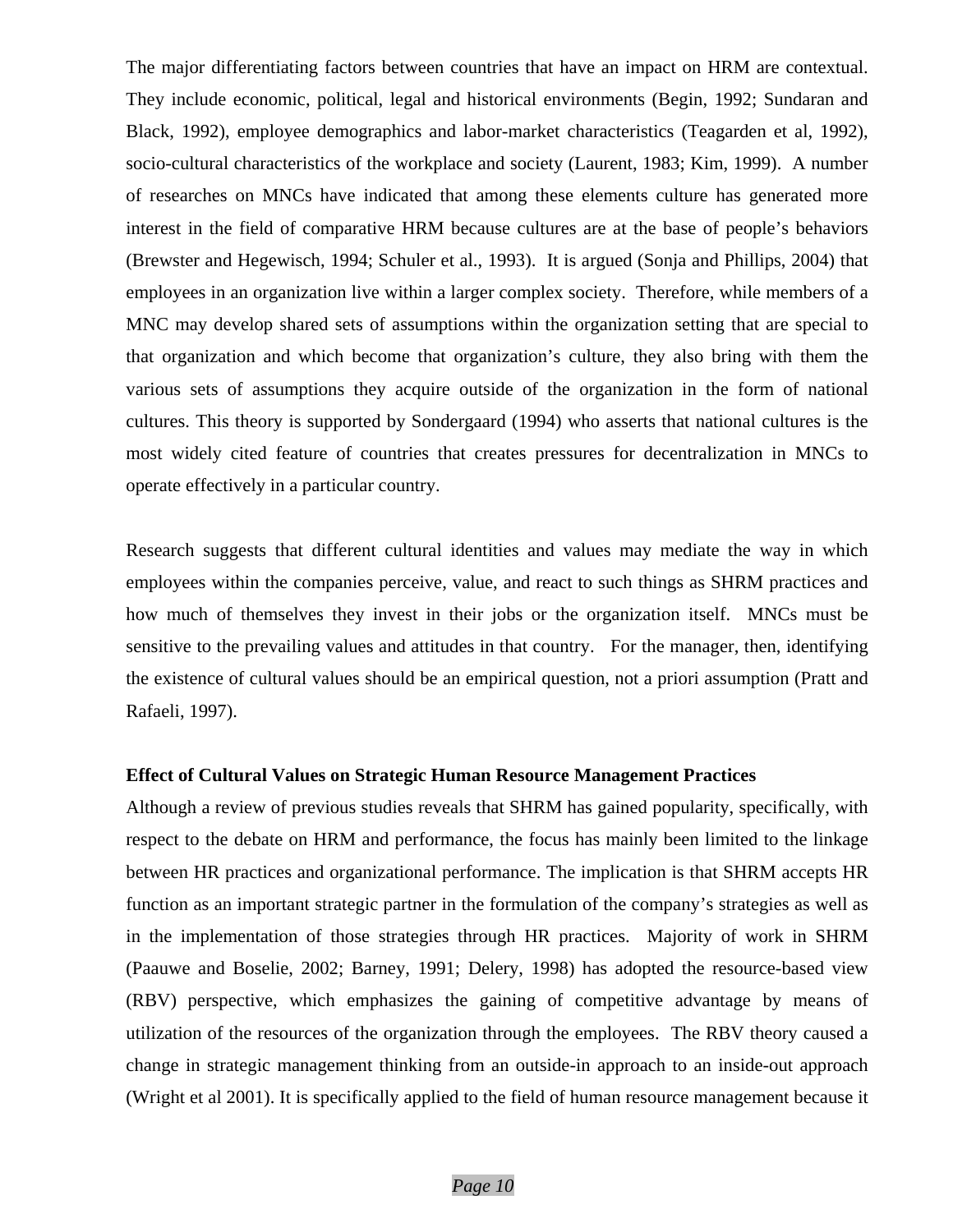is people that encompass the properties assumptions of value, rareness, inimitability, and nonsubstitution, which are the necessary conditions for organizational success (Barney, 1991). However, research using RBV theory tends to neglect the importance of contextual factors, including the organizational setting, an issue that is crucial from HRM point of view. Fields et al (2000) and Nyambegera et al (2000) argue that contextual variables, particularly national culture, have an influence on choice of HRM strategies. Hence, universal generalization of findings from such research has been questioned (Singh, 2003; Budhwar and Katou, 2005).

Focus is drawn on MNCs because extant literature (Youndt et al, 1996) has established that it is common to choose MNCs in any study showing relationships between SHRM practices and performance grounded on the fact that such companies are better placed to use the SHRM practices in their management than local firms. Specifically, Panayotopoulou, et al (2003) support the notion that MNCs, being large, have higher organizational and market performance than small organizations. As less developed countries are given little attention by Western researchers and scholars (Singh, 2003; Hofstede, 1993, 1980), MNCs in less developed countries, in particular Kenya, a sub-Saharan African country, should be given special attention.

#### **KENYAN EXPERIENCE**

World Bank (2004) report on Kenya assumes that MNCs in Kenya are large and have a bigger market share than domestic firms. Moreover, Nyambegera et al. (2000) equally argue that MNCs dominate the manufacturing industry in Kenya in terms of turnover because of their large size. Except for the positions of chief executive and financial controller, Kenyans hold most of the positions.

Even though the African countries, Kenya included, have received a large share of multinational companies' investments, a review of the literature shows that majority of management studies on culture are based on research carried out in the United States, Europe, and Asian countries (Blunt and Jones 1992; Harvey, 1997). The results of these studies have demonstrated that different countries have contrasting cultures, and yet conclusions drawn from them have assumed a universal approach to management (Adler, 1991). It would be worthwhile to carry out research on MNCs in Kenya to establish the effect of culture on SHRM practices. Empirical research (Gray, Marshall, 1998; Nyambegera et al. 2001) indicates that culture influences HRM practices in Kenya. Hofstede's (1980) cultural dimensions are discussed below with regard to their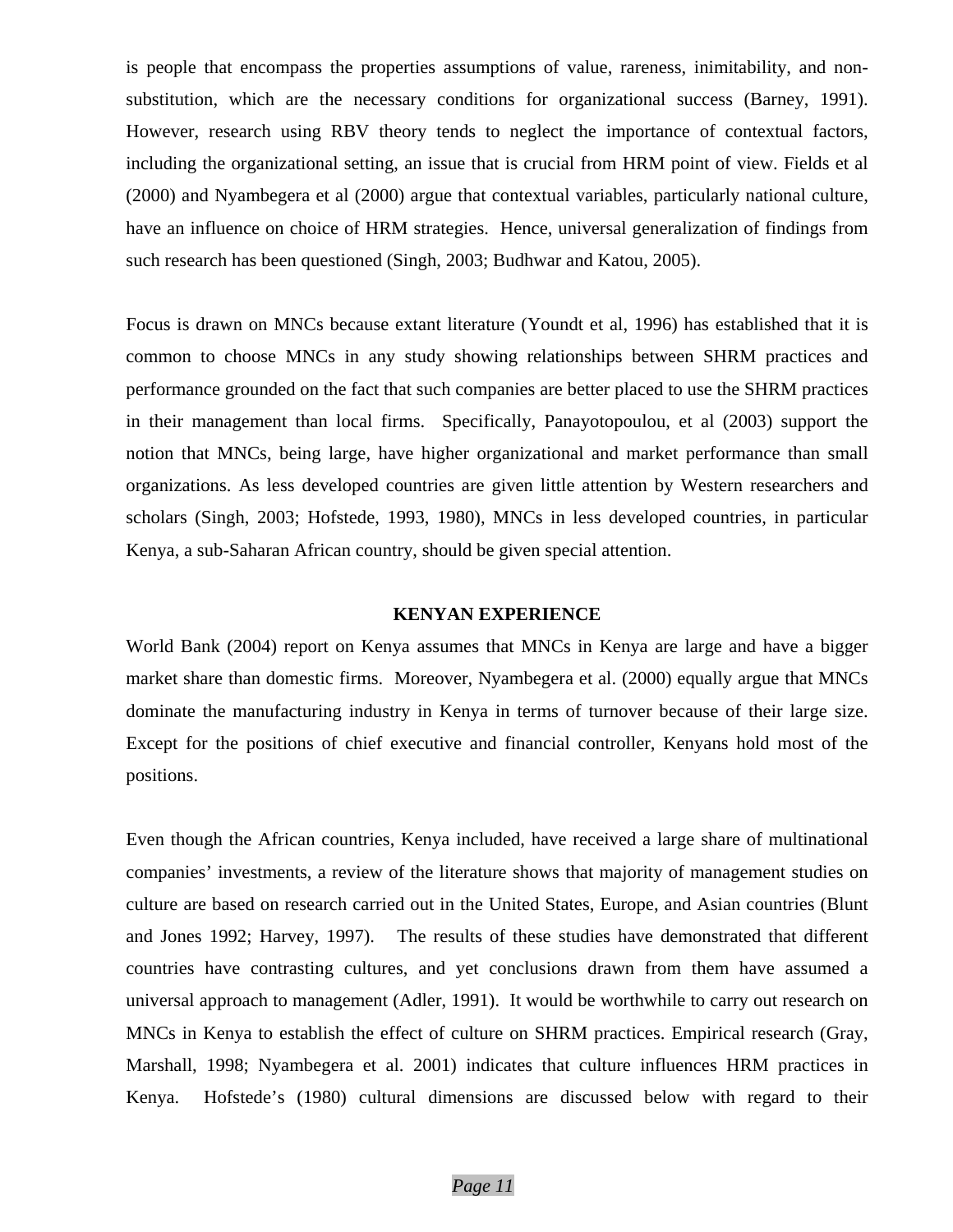applicability to the Kenyan situation. Research on dominant cultures (Hofstede, 1983) was carried out in fifty countries and three regions: East Africa (where Kenya is situated), West Africa, and Arab speaking countries.

## **Collectivism**

Hofstede (1984) affirms that employees in collectivism countries such as Kenya expect organizations to look after them like a family member. They expect organizations to defend their personal interests; belief in group decisions and hiring and promotion decisions are based on seniority, which takes employees' in-group into account. Employees express emotional dependence on organizations and institutions. Other studies supporting Hofstede's findings on cultural beliefs in collectiveness countries include Hodgetts and Luthans et al (1993) which found that in these countries, employees' compensation strategies are influenced by seniority and family needs.

However, all these studies have not shown the extent to which collectivism influences SHRM practices. This makes it difficult to understand the effect of management practices applied by MNCs in Kenya.

A number of perspectives in relation to individualism and collectivism as presented by various researchers are community relationships, employee security, hiring practices, performance appraisal and training (Kaloki, 2001; Blunt, 1983).

 *Community Relationships.* Blunt (1983) records that Kenyans are known for their communalism. He illustrates this using an example of groups of employees who often pool resources to aid a colleague, and such resources may be provided over time with no obligation on the individual to repay or take second place in the queue on a future occasion. Nzelibe (1986) supports this argument when he asserts that in African communities, the individual is not alone but belongs to the larger community. Therefore an individual's misfortune is a community affair and Kashima and Triandis (1986) add that collectivism has the effect of emphasizing collective coping, which makes it easier for the individual to cope with unpleasant life events. Study by Blunt and Jones (1986) shows that employees in these societies depend on organizations as a larger community for emotional support. An organization whose SHRM practices bring about cultural friction by ignoring employees' community relationships is not likely to improve its performance.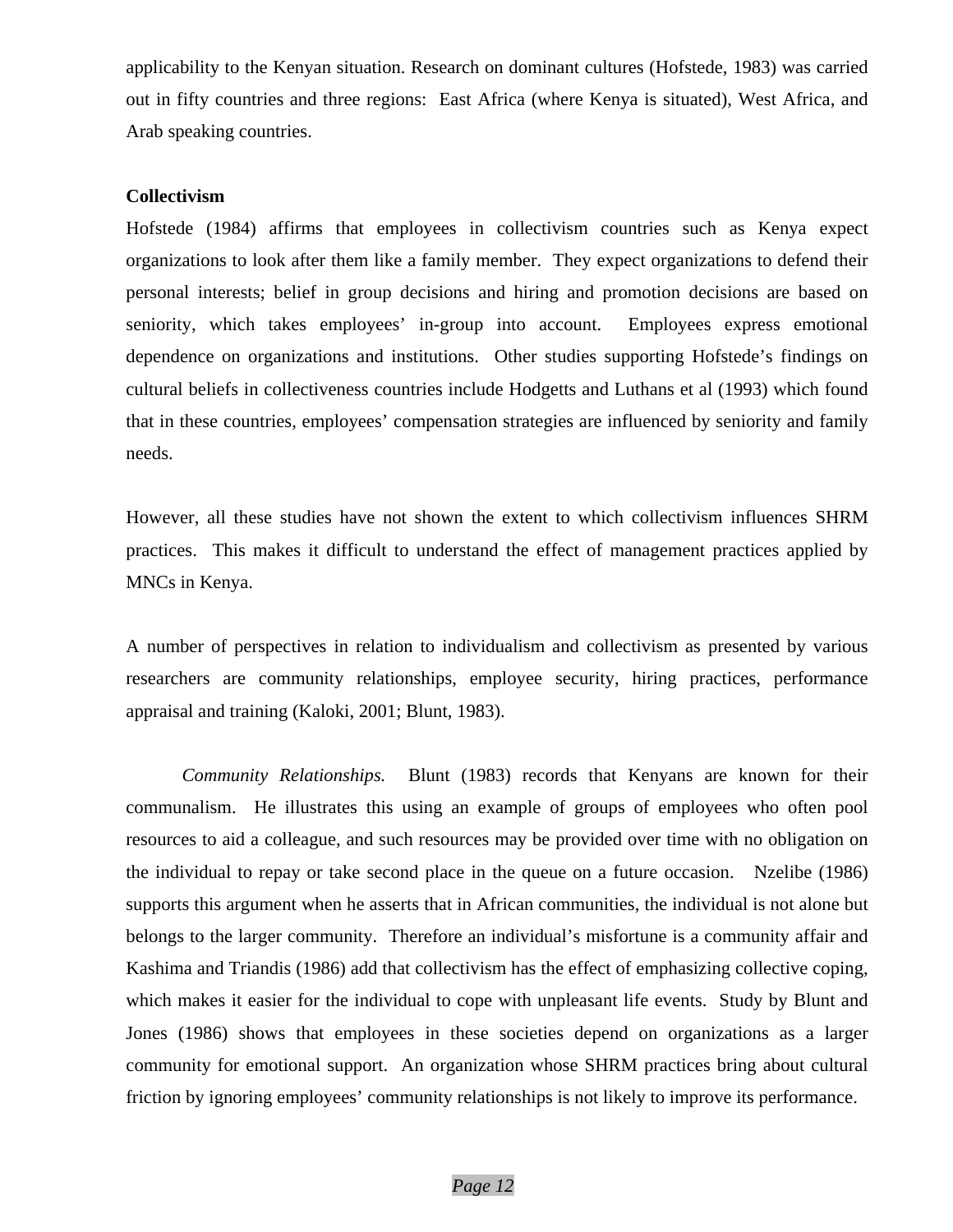In support of Hofstede's empirical study, Blunt and Jones (1986) point out that in Kenya and Malawi employees expect to be looked after like members of a family by the organizations they work for. They feel left out if their organization is not responsible for their welfare and development. Nzelibe's (1986) observations found similar results for many African countries. Employees in many African countries expect management practices and policies to be changed according to interpersonal relations because the employees are more community conscious and value group harmony (Blunt and Jones1986; Nzelibe, 1986). Blunt and Jones (1986), and Nzelibe (1986) confirm Hofstede's collectiveness in Kenya and some African countries but their studies have not shown the extent to which employee community relations perspectives influence SHRM practices.

*Job security***.** Research by Blunt (1983), Jones (1986) and Leonard (1991) show that employees in collectivist countries such as Kenya regard job security at the workplace as very important. The employees attach a lot of importance to job security needs and avoid behaviors that can threaten their job security. The researchers however fail to show how job security perspectives affect SHRM practices.

*Hiring practices***.** Hofstede's (1980) findings show that the hiring process in a collectivist society takes the in-group into account. He notes that the first preference is given in hiring relatives of the manager and other employees. Hofstede, further remarks that hiring people from a family known by the workers increases motivation and reduces employee turnover problems. His study also indicates that employees are concerned with the reputation of their company and help correct the undesirable behavior of a family member in the organization. Hofstede (1980) supports this with the argument that in collectivist cultures, the relationship between employer and employee is compared with the relationships in a family where there are mutual obligations of protection in exchange for loyalty. Hence, poor performance of an employee is not a major reason for dismissal, because the employee is a family member and one does not dismiss one's child.

The acceptance of SHRM practices of hiring workers in collectivist countries such as Kenya shows that employees' willingness to perform is affected by influence of culture on SHRM practices. However, this hypothesis requires testing for validity in MNCs in Kenya.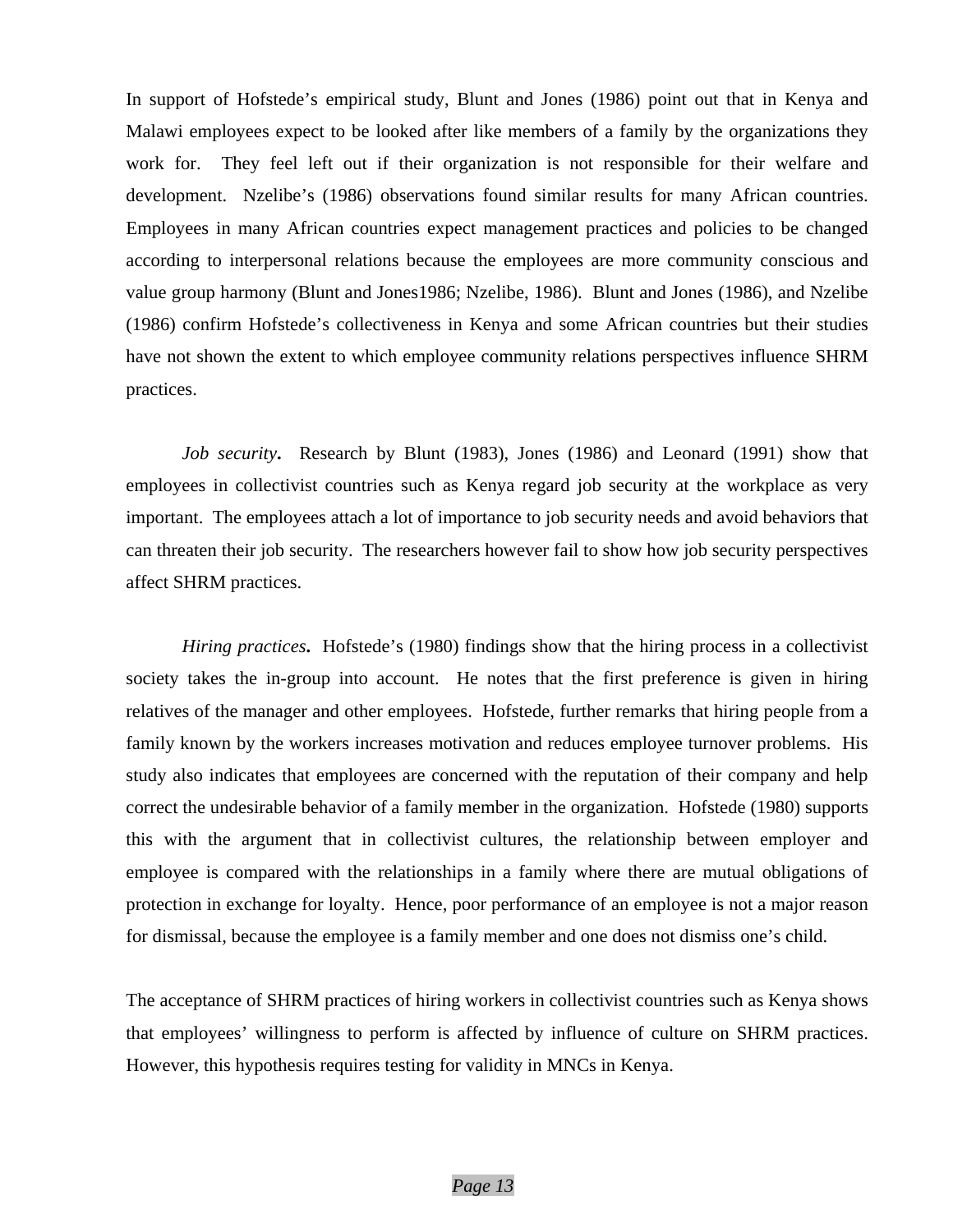*Performance appraisal***.** Another area of HRM practice affected by collectivism is performance appraisal. The main aim of the activity is to provide information to determine promotion, transfers, salary increases, and to supply data to the management on performance of the employees to determine training needs (Harrison, 1993). There is potential and covert resistance to evaluating and discussing individual performance in developing countries (Kanungo, 1995). Evaluating the work of groups, sections, or departments is more acceptable than evaluating the performance of an individual worker in a collective society. The tendency for collective as opposed to individual evaluation is not entirely contrary to the HRM model. The idea for selfmanaging teams and participation advocated by some proponents of HRM assumes collective evaluation of performance. However, individual evaluation is sometimes necessary in order to determine training and development needs of employees. Collectivist values, however, sometimes militate against this.

*Training and development***.** Training and development is also another area of HRM practice affected by values of collectivism. Scholarships are granted to employees as per their request, not based on organizational need. This practice can be considered a form of reward to employees who have served the organization for a long time. The tendency of maintaining relationships by granting scholarships regardless of organizational needs is considered important as reported by Kanungo (1995).

The rationale of collectivism and its link with job security, hiring practices, performance appraisal, and training and development require further discussion.

# **Masculinity-Femininity**

Low MAS countries are characterized by cooperation at work and a good relationship with the boss, belief in group decisions, promotion by merit, lower job stress, and preference for smaller companies (Hofstede, 1980). Kenya, a high feminine country is given a low masculinity ranking (Hofstede, 1980). Several studies have validated masculinity and femininity on job stress (Newman and Nolen, 1996; Abudu, 1986).

*Job Stress***.** Feminine management practices emphasize the quality of interpersonal relations and quality of working life issues, for example, manufacturing according to customer specifications (Newman, 1996). There is low stress in the workplace because workers are given a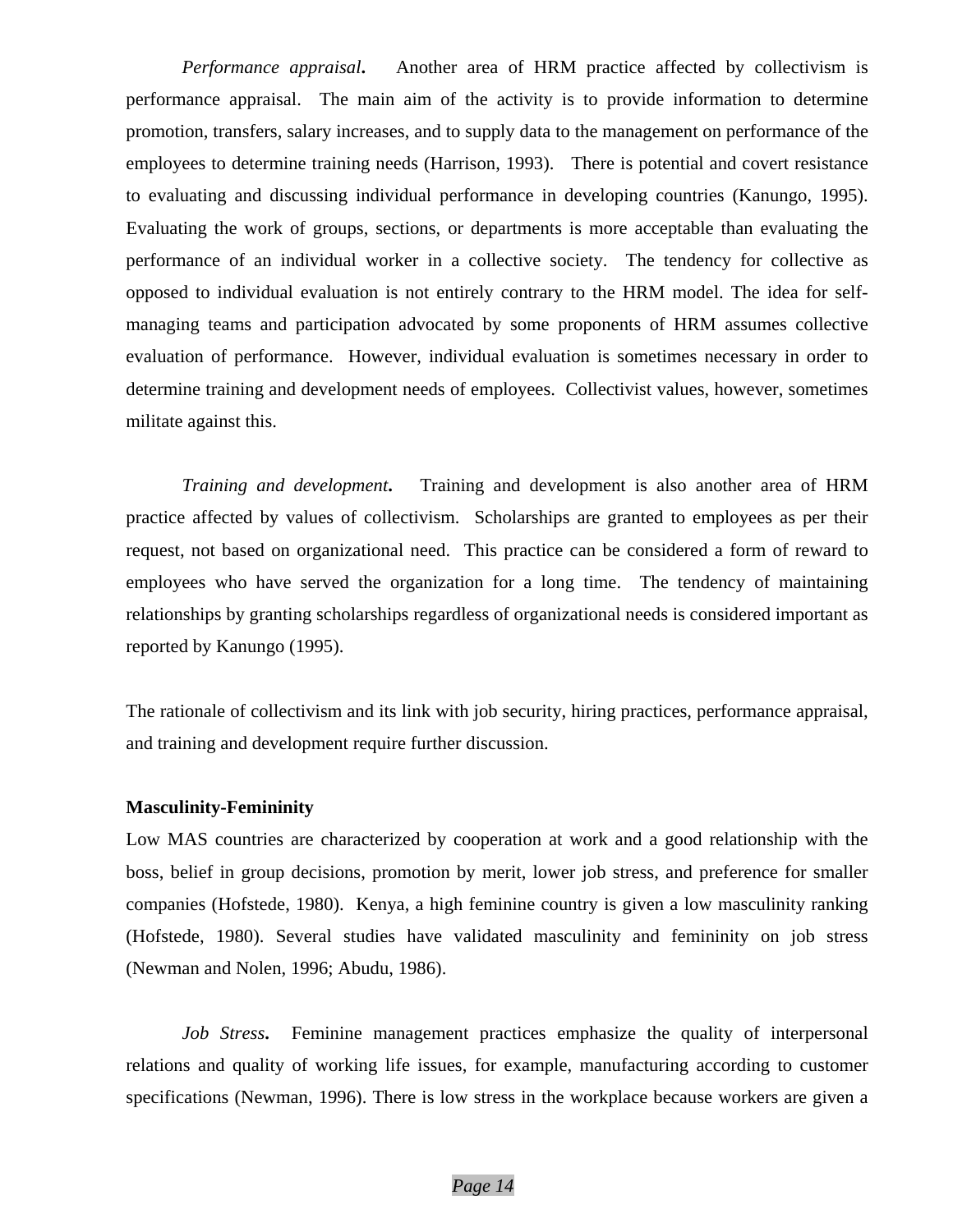great deal of freedom and thus employees are motivated to work (Abudu, 1986). On the other hand masculine national cultures, such as the US favor performance-contingent rewards to produce higher performance in work units.

Research by Blunt and Jones (1992) indicates that in Africa management practice that appeals to employees rests in management capacity to facilitate the realization of employees' personal ambitions beneficial to the employees' community; this in turn serves to lower employee job stress levels in the individual. Bjerke and Al-Meer (1993), also reveal that feminine societies place a great deal of emphasis on concern for others and friendly relationships among people, which serve to lower the stress levels. To what extent does concern for others reduce stress in MNCs?

## **Uncertainty avoidance**

This relates to norms, values, and beliefs regarding tolerance for ambiguity. A strong uncertainty avoidance culture seeks to structure social systems where order and predictability are paramount, and rules and regulations dominate (Hofstede, 1980). There is likely to be a conflict of interest among Kenyan employees whose celebrations like marriages, baptisms and funerals are given a lot of importance (Blunt, 1983). This is because multinational companies' management practices fail to take these traditional values into consideration. For instance, Hofstede (1980) notes that applications for leave to attend a funeral of a relative or a friend would be denied because the reason given is not justified. This would negatively impact the performance of the employees concerned because they will perceive that the SHRM management practices do not consider their cultural values. To what extent do cultural values affect flexible work arrangements which do not take into consideration employees' interests?

# **Power distance**

This pertains to how cultures deal with inequality. Kenya is a high power distance country. It has norms, values, and beliefs, which assume that people have their station in life and inequality is fundamentally acceptable (Blunt and Jones, 1986). It is also acceptable that Kenyans should be dependent on the privileged and powerful.

In line with high power distance, most organizations are characterized by hierarchical decisionmaking systems. In Kenya (Kamoche, 1992) there is a sense of "them and us" between managers and employees which brings about a dependency attitude. Managers are reluctant to delegate to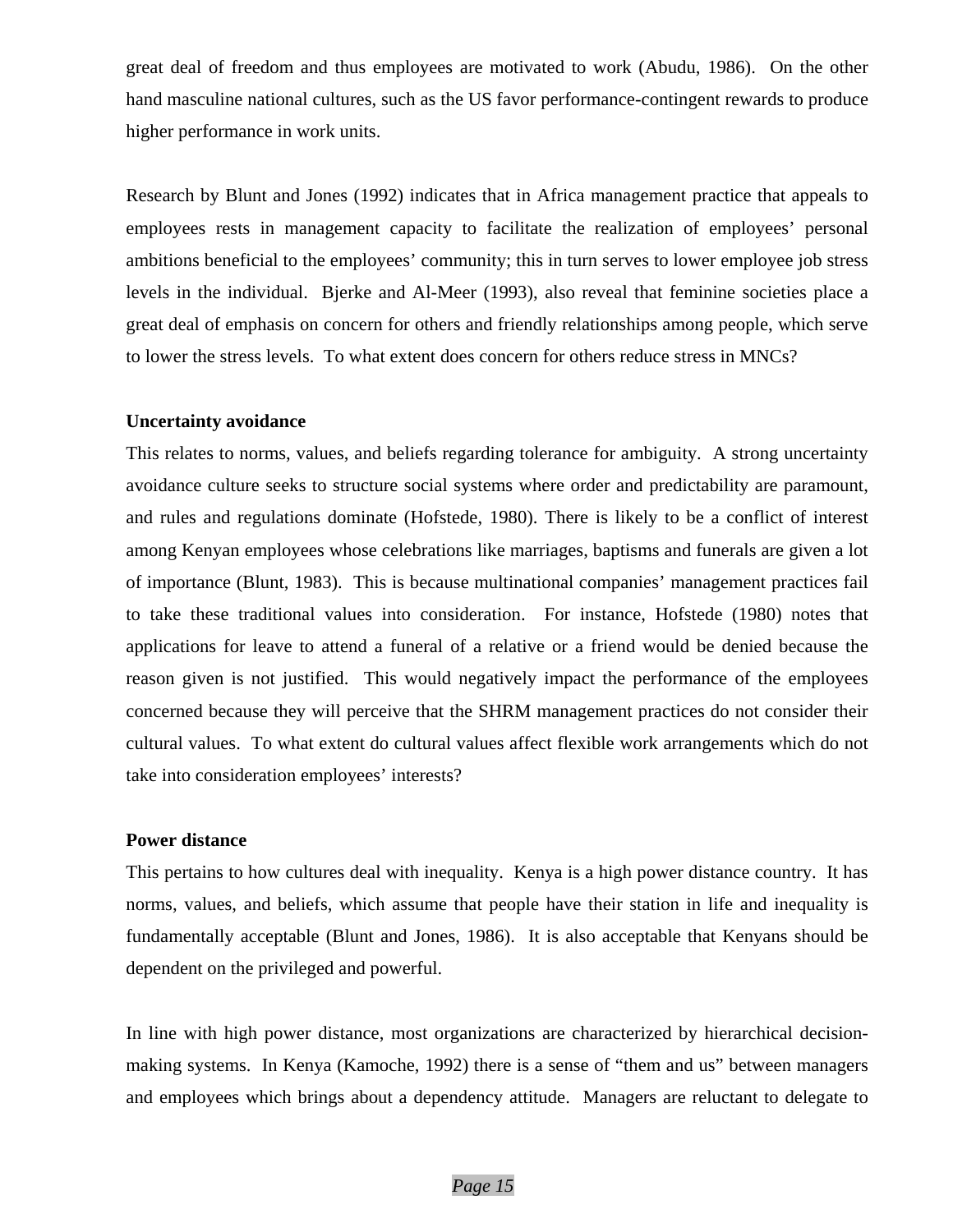the subordinates or engage them in decision-making and employees have learned to accept this position. To what extent are employees involved in decision making in Kenya? To address the questions raised in this paper the following conceptual framework is drawn:

# **Suggested Conceptual Framework for Research**



# **CONCLUSION**

Collectively, research on diversity of national cultures and their influence on employees' behavior inspire much optimism about emerging perspectives on culture and SHRM practices. There is a growing amount of research that illuminates differences in the way organizations around the globe make decisions, allocate resources, negotiate, manage and motivate employees, and train and develop employees. These studies make it clear that culture is an important determinant of many facets of organizational behavior. At the same time, they provide a "wake-up call" to the field of HRM to take heed of existing theoretical and methodological pitfalls, and of the need for increased attention to cross-cultural issues in HRM. There is also evidence that the USA and Western Europe have been given more attention (Triandis, 1994) by researchers. Thus, while organizations increasingly operate in a global work environment, their management practices are still primarily Western.

## **SUGGESTIONS**

While progress has been made in the field of HRM, this paper illustrates that much remains to be done to make culture a global discipline. In this spirit the paper offers unexplored questions and presents a new framework and approaches to make SHRM practices more inclusive of cultures around the globe, but particularly in Kenya. It is hoped that this paper will stimulate new dialogues and new debates making cross-cultural issues more of the norm, and less of the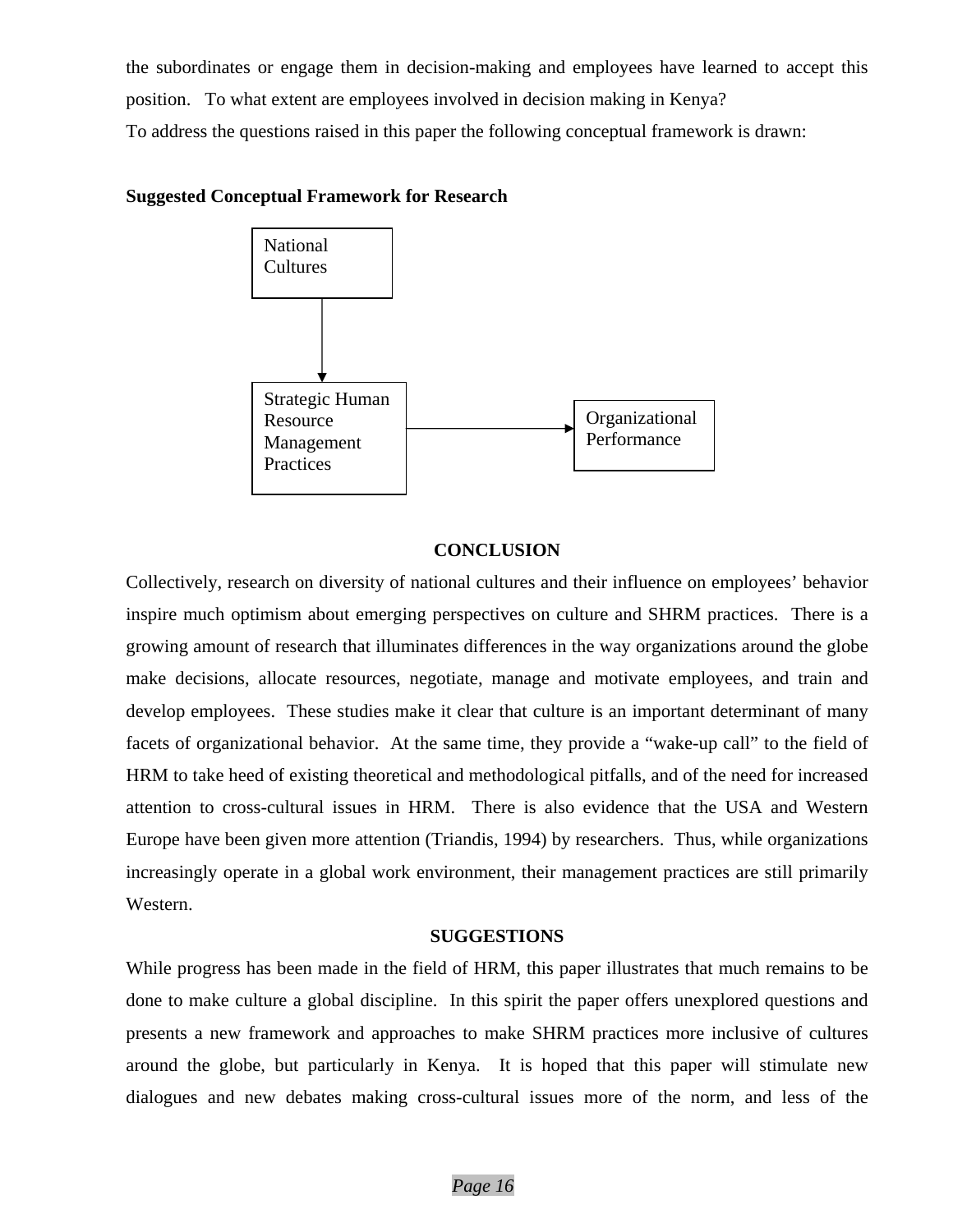exception in the field of HRM. There is also the need for further research on the moderating influence of culture on relationships between SHRM practices, motivation and organizational performance in Kenya. Research on this field (Budhwar and Katou, 2005) has been more concerned with relationships between SHRM practices and organizational performance mediated by HRM outcomes.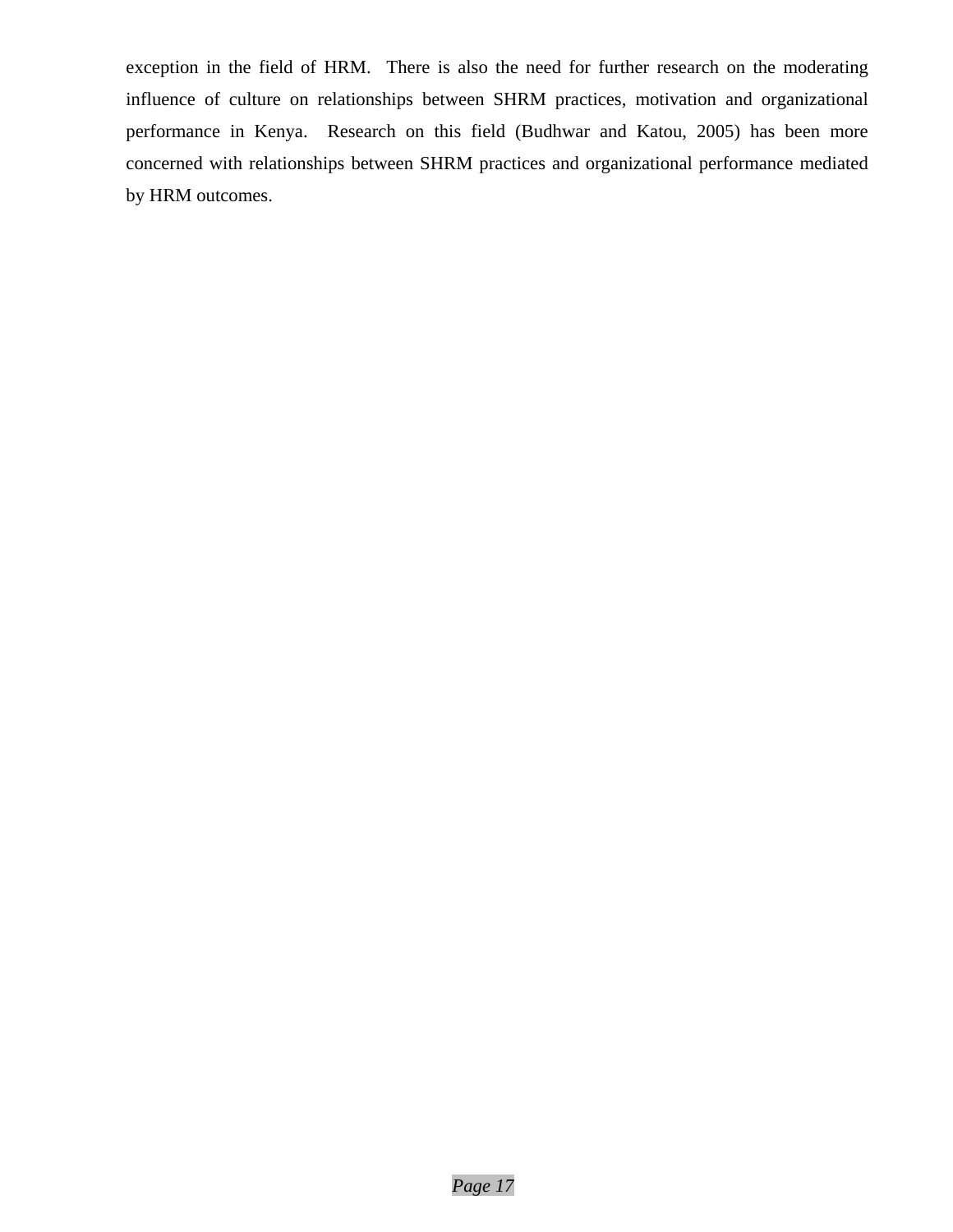- **Adler, N.J. (1991).** *International Dimensions of Organizational Behavior*. Belmont, California, PWS-Kent Publishing Company.
- **Arthur, Jeffrey, B. (1994)** Effects of Human Resource Systems on Manufacturing Performance and Turnover. *Academy of Managerial Journal* Vol. 37 (3), 670-687
- **Aycan, Z., Kanungo, R.N., Mendonca, M., Yu, K., Deller, J., Stahl, G., and Kurshid, A. (2000).** Impact of Culture on Human Resource Management Practices: A 10-Country Comparison. *Applied Psychology: An International Review* Vol 49 (1), 192-221.
- **Begin, J.P. (1992)** 'Comparative HRM: A System Perspective', *International Journal of Human Resource Management,* Vol 3(3): 376-408
- **Blunt, P. and Jones, M. (1986)** 'Managerial Motivation in Kenya and Malawi: A Cross-Cultural Comparison. *The Journal of African Studies* Vol *24(1): 165-175*
- **Blunt, P. and Jones, M. (1992).** *Managing Organizations in Africa*. Berlin, Germany, Walter de Gruyter and Company.
- **Bollinger, D. (1994).** The four cornerstones and three pillars in the "House of Russia" Management System. *Journal of Management Development* Vol 13(2), 49-54.
- **Brewster, C. and Hegerwisch, A. (1994).** Human resource management in Europe:Issues and opportunities. In: Brewster, C. and Hegerwisch, A. (Eds.) *Policy and practice in European human resource management:* The Price Waterhouse Cranfield Survey. London: Routledge.
- **Budhwar, P. and Katou, A. (2005).** The effect of human resource management systems on organizational performance in Greek manufacturing: A mediating model. *EURAM 2005 Conference,* Munich*.*
- **Chow, C.W., Shields, M.D. and Chan, Y.K. (1991).** The effects of management controls and national culture on manufacturing performance. *Accounting, Organizations, and Society,*  16: 209-226.
- **De la Torre, J**. **(1990).** *Managing in a Changing Global Economy:* Paper presented at the Advanced Executive Program, Anderson Graduate School of Management, UCLA.
- **Delery, J.E. 1998.** Issues of fit in strategic human resource management: Implications for research. *Human Resource Management Review.* Vol 8 (3), 289-309
- **Elenkov, D. (1998).** Can American Management Concepts Work in Russia? A cross-cultural comparative study, *California Management Review* 40 (4), 133-156.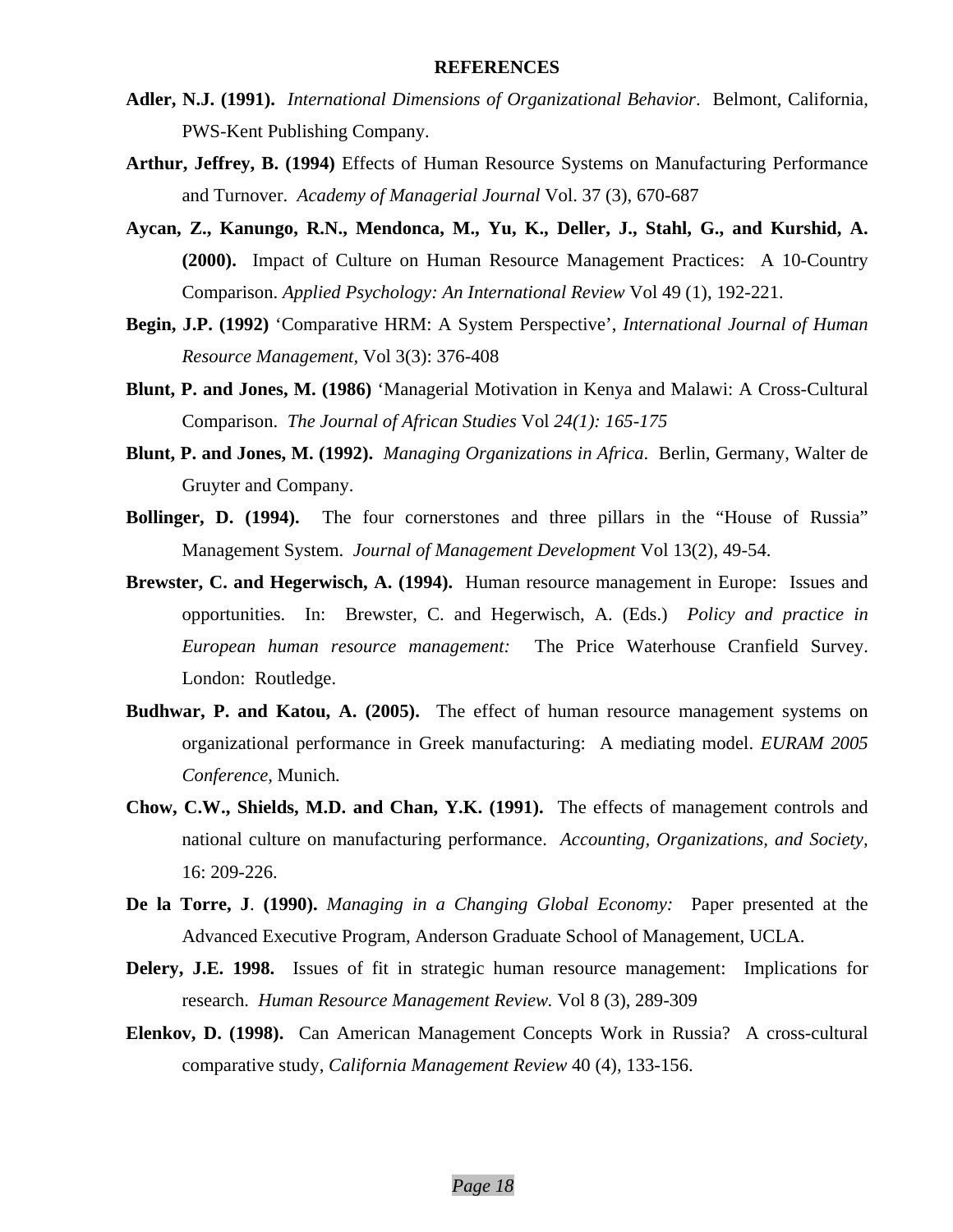- **Fields, D., Chan, A, and Akhtar, S. (2000)** Organizational Context and Human Resource Management Strategy: A Structural Equation Analysis of Hong Kong Firms International*. Journal of Human Resource Management* Vol 11(2), 264-277
- **Gelfand, M.J. (2000)**. Cross-cultural Industrial and Organizational Psychology: Introduction to the Special Issue. *Applied Psychology: An International Review* Vol 49 (1), 29-31.
- **Gray, K.R and Marshall, K. P. (1998)** Kenyan and Korean Management Orientations on Hofstede's Cultural Values. *Multinational Business Review* Vol. 6 (2), p 79, p10
- **Hamel, Y.L., Doz, Y.L., and C.K. Prahalad (1989).** Collaborate with your Competitors -- and Win, *Harvard Business Review,* January-February, 133-139.
- **Harvey, M. (1997).** Dual-Career Expatriates: Expectations, Adjustment and Satisfaction with International Relocation. *Journal of International Business Studies,* Third Quarter.
- **Hofstede, G. (1991).** *Cultures and organizations.* London: McGraw-Hill.
- **Hofstede, G. (1995)** 'Managerial Values: The Business of International Business is Culture. In Jackson T. (Eds.) *Cross Cultural Management*. London: Butterworth-Heinemann
- **Hofstede, G. (2000**). *Culture's consequences: comparing values, behaviors, institutions, and organizations across nations.* 2<sup>nd</sup> ed. Thousand Oaks: Sage Publications.
- **Hofstede, G. and Bond, M.H. (1988).** The Confucius connection: From cultural roots to economic growth. *Organization Dynamics,* 16: 4-21
- **Hofstede, G., (1980)** 'Motivation, Leadership and Organization: Do American Theories Apply Abroad? *Organizational Dynamics,* 9: 42-63
- **Hofstede, G. (1983).** Dimensions of National cultures in fifty countries and three regions. In J. Deregowski, S. Dzuirawiec, & R. Annis (Eds.), *Expiscations in cross-cultural psychology* (pp. 335-355). Lisse, The Netherlands: Swets & Zeitlinger.
- **Hofstede, G. (1993)** Cultural constraints in management theories. *Academy of Management Executive* Vol. 7 (1), 83-94.
- **Hofstede, G. (1984).** *Culture's Consequences: International Differences in Work-Related Values.*  Laguna Hills, California, Sage Publications.
- **Kaloki, P.K.K., (2001).** *Job Satisfaction as a function of cultural beliefs, expectations and goals: A study of employees of foreign-owned firms in Kenya.* Unpublished thesis, University of Nairobi.

**Kanungo, R. (1995)** *New approaches to employee management: Employee management in developing countries,* Greenwich, CT: JAI Press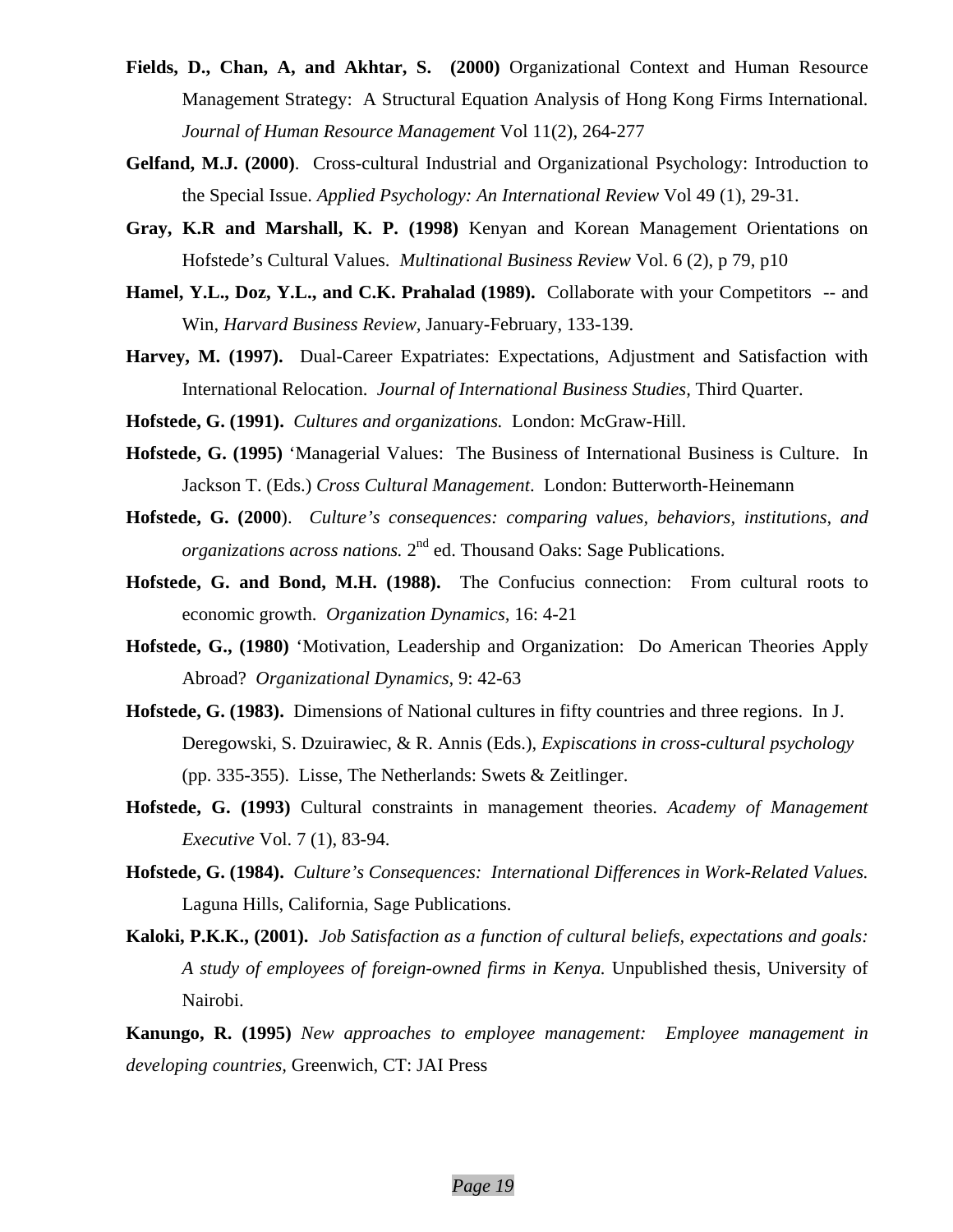- **Kim, P. S. (1999)** Globalization of Human Resource Management: A Cross-Cultural Perspective for the Public Sector Journal article by; *Public Personnel Management,* Vol. 28.
- Laurent, A. (1986). The cross-cultural diversity of western conceptions of management. *International Studies of Management and Organizations,* 13,75-96.
- **Luthans, F., Welsh, D., & Rosenkrantz, S. (1993).** What do Russian Managers really do? An observational study with comparisons to U.S. managers. *Journal of International Business Studies,* Vol 24, 741-761.
- **Manso-Pinto J.F., Gonzalez, J.Z., and Gonzalez, A.E. (1993).** 'The Job Attribute Preferences of Chilean Managers', *International Journal of Management* 10(2), 277-279
- **Milliken, F.J., and Martins, L.L. (1996)** Searching for Common Threads: Understanding the Multiple Effects of Diversity in Organizational Groups, *Academy of Management Review,*  21(4), 402-433.
- **Nyambegera, S.M., Daniels, K., and Sparrow, P. (2001)** "Why fit doesn't always matter: The impact of HRM and cultural fit on job involvement of Kenyan employees," *Applied Psychology: An International Review 51(1), 109—140.*
- **Nyambegera, S.M., Sparrow, P., and Daniels, K. (2000)** "The impact of cultural value orientations on individual HRM preferences in developing countries, Lessons from Kenyan organizations, '*International Journal of Human Resource Management 11 (4), 639-663*
- **Nzelibe, L.O. (1986)** The Evolution of African Management Thought, *International Studies of Management and Organization,* 16(2), 6-16*.*
- Paauwe, J. and Boselie, P (2002). Challenging (Strategic) Human Resource Management Theory: Integration of Resource-Based approaches and new institutionalism. *Erasmus Research Institute of Management (ERIM),* Rotterdam School of Management, ERS-2002- 40-ORG (29 pages)
- **Panayotopoulou, L., Bourantas, D. and Papalexandris, N. (2003).** Strategic human resource management and its effects on firm performance: an implementation of the competing values framework. *International Journal of Human Resource Management.* Vol 14(4), 680-699.
- **Pratt, M. and Rafaeli, A. (1997).** Organizational Dress as Symbol of Multilayered Social Identities. *Academy of Management Journal,* 40(4), 862-898
- **Schuler, R., Dowling, P. and De Cieri, H. (1993).** An Integrative Framework of Strategic International Human Resource Management. *Journal of Management,* 19(2): 419-59.